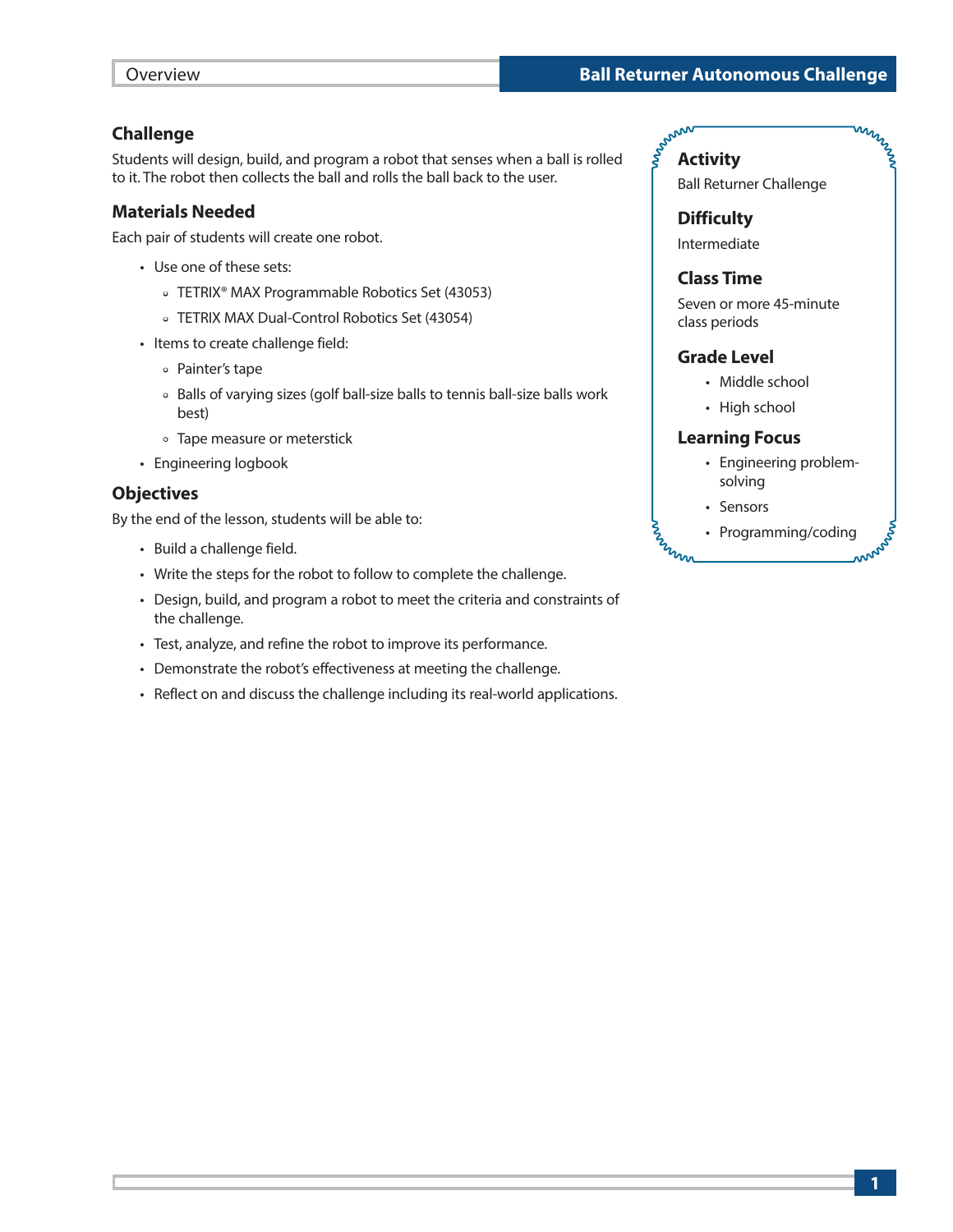### **Step 1: Determine the Challenge and Specifications** (15 minutes)

- Share, define, and refine the challenge. Ask questions to help you get a clear understanding of the challenge. Document this information in the engineering logbook.
- Write the challenge in your own words. Record the constraints you should follow, the materials that can be used for the solution, and what the testing field will look like. Discuss the constraints and materials that are allowed.

### **Step 2: Brainstorm Solutions** (15 minutes)

- Brainstorm ideas to solve the challenge. Think of as many possible solutions as you can in the given time frame.
- Considerations for your design:
	- How will the robot be able to sense when a ball has been rolled to it?
	- What kind of collection system will your robot use to move the ball into the return mechanism?
	- What kind of return mechanism will your robot use to roll the ball back to the user?
	- What are the trade-offs of using DC motors versus servos motors?
	- What design features would your robot need to have in order to return balls of different types and sizes?

### **Step 3: Set Up** (15 minutes)

- Build the challenge field:
	- 1. Identify a location for the challenge to take place.
	- 2. Use a piece of painter's tape to mark the starting position from where a ball will be rolled toward the robot. This will be called the roll line.
	- 3. Measure a distance of two meters from the roll line and mark this location with a second piece of painter's tape. This will be called the return line. All robots must be positioned behind this line.



# **Step 4: Formulate a Solution** (30 minutes)

- Consider the ideas you brainstormed in Step 2. Which of these ideas do you think will have the most success on the challenge field?
- Turn your best ideas into a design for your robot.
- In your engineering logbook:
	- Create a detailed sketch of your chosen solution to the challenge.
	- List materials you will use.
	- Write a detailed description of how your solution meets the challenge criteria and constraints.

# **Criteria and Constraints**

The team's robots must:

- Utilize parts from only one set.
- Contain no bent, cut, or broken pieces.
- Be stationary.
- Be able to sense when a ball has been rolled to it.
- Be able to collect a ball that is rolled to it.
- Be able to roll the ball at least two meters in the direction the ball came from.
- Work with at least one of the differently sized balls that has been supplied.
- Incorporate at least one sensor, one servo, and one motor. Www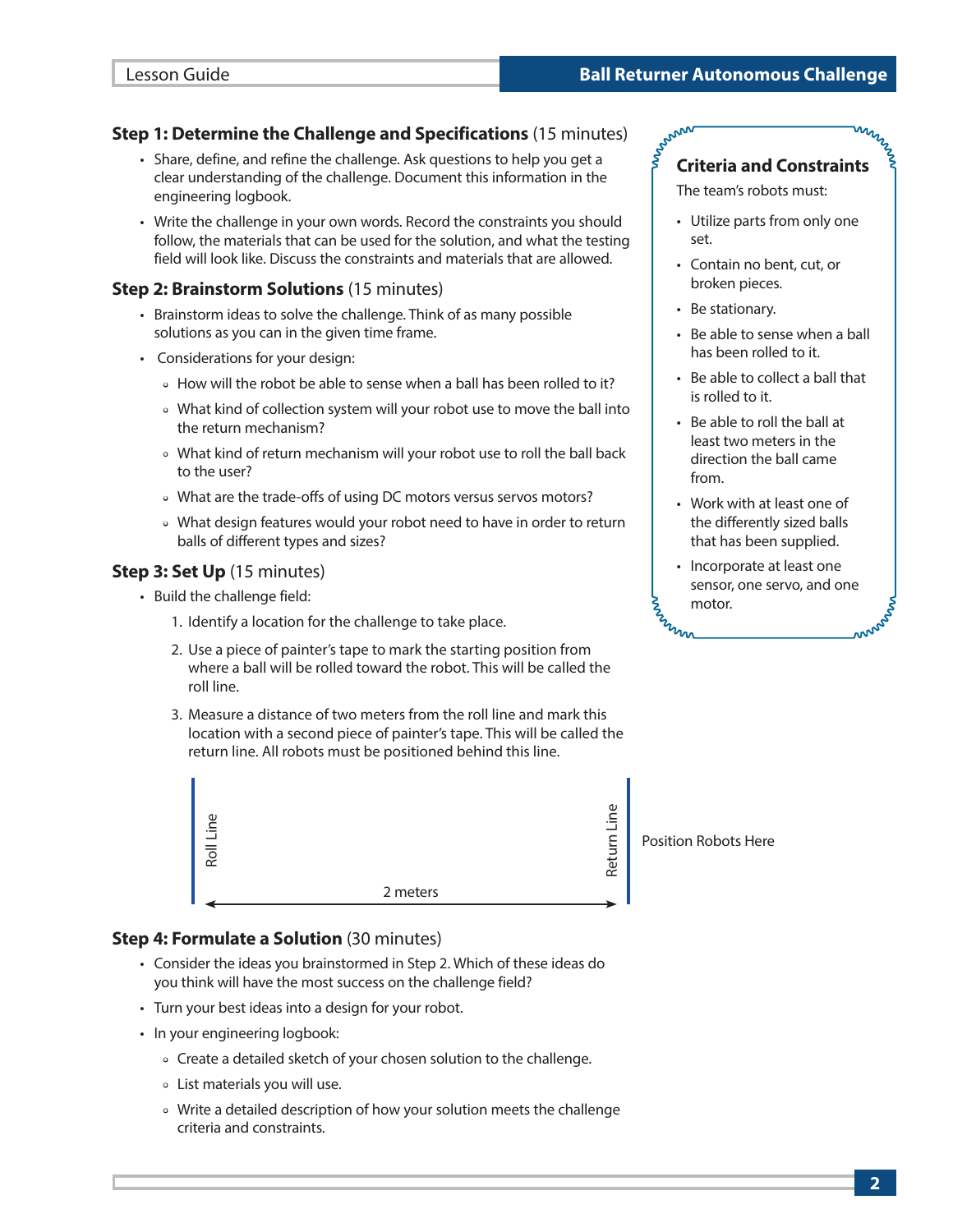# **Step 5: Prototype the Solution** (135 minutes)

- Build the robot according to the designs you created in Step 4. If you modify the design as you build your robot prototype, remember to change the design in your engineering logbook.
	- **Note:** The creation of the robot could take longer depending on the complexity of the robot solution.

### **Step 6: Develop a Process** (10 minutes)

- Robotic challenges often require robots to complete a series of tasks in a certain order. This series of steps is called a process. Think through the process your robot needs to complete to be successful in the challenge. Planning this series of steps is sometimes referred to as creating pseudocode for your robot.
	- Record your robot's process in your engineering logbook. Use this process as a guide when operating the robot and completing the challenge.

# **Step 7: Program your Robot** (45 minutes)

- When you have created your process, you are ready to begin programming using your process steps as a guide. Develop code for each of the tasks that your robot must complete. Remember to record important information and track changes in the engineering logbook.
	- When you are coding your robot, it is recommended that you write the code using functions so that each task can be tested and adjusted as needed.
- When you're finished coding, verify the code and the upload the code to the PRIZM® controller on your robot.

# **Step 8: Test and Analyze** (30 minutes)

- Test your robotic solution. Place the robot in your challenge field and, using the PRIZM controller, execute the program you developed in Step 7.
- As you test your robot, record observations and data in your engineering logbook. Determine if your robot meets the requirements of the challenge.

# **Step 9: Redesign or Improve the Solution** (30 minutes)

- Refine your challenge solution. Adjust the robot design and program as needed. Document any changes in the engineering logbook.
- Make the physical changes to your prototype robot according to your design modifications.

# **Step 10: Demonstrate** (15 minutes)

• When the robot has been tested and successfully completes the challenge, demonstrate its performance in a final test.

# **Sample Process for Returning Balls**

1. Turn on and be ready to detect a ball.

MMMM

- 2. Detect when a ball has been rolled and is ready to be collected.
- 3. Collect the ball and move it to the ball lifter.
- 4. Lift the ball onto the ball returner.
- 5. Dump the ball onto the return track so that the ball rolls down the track and back to the roll line. **E**rmin